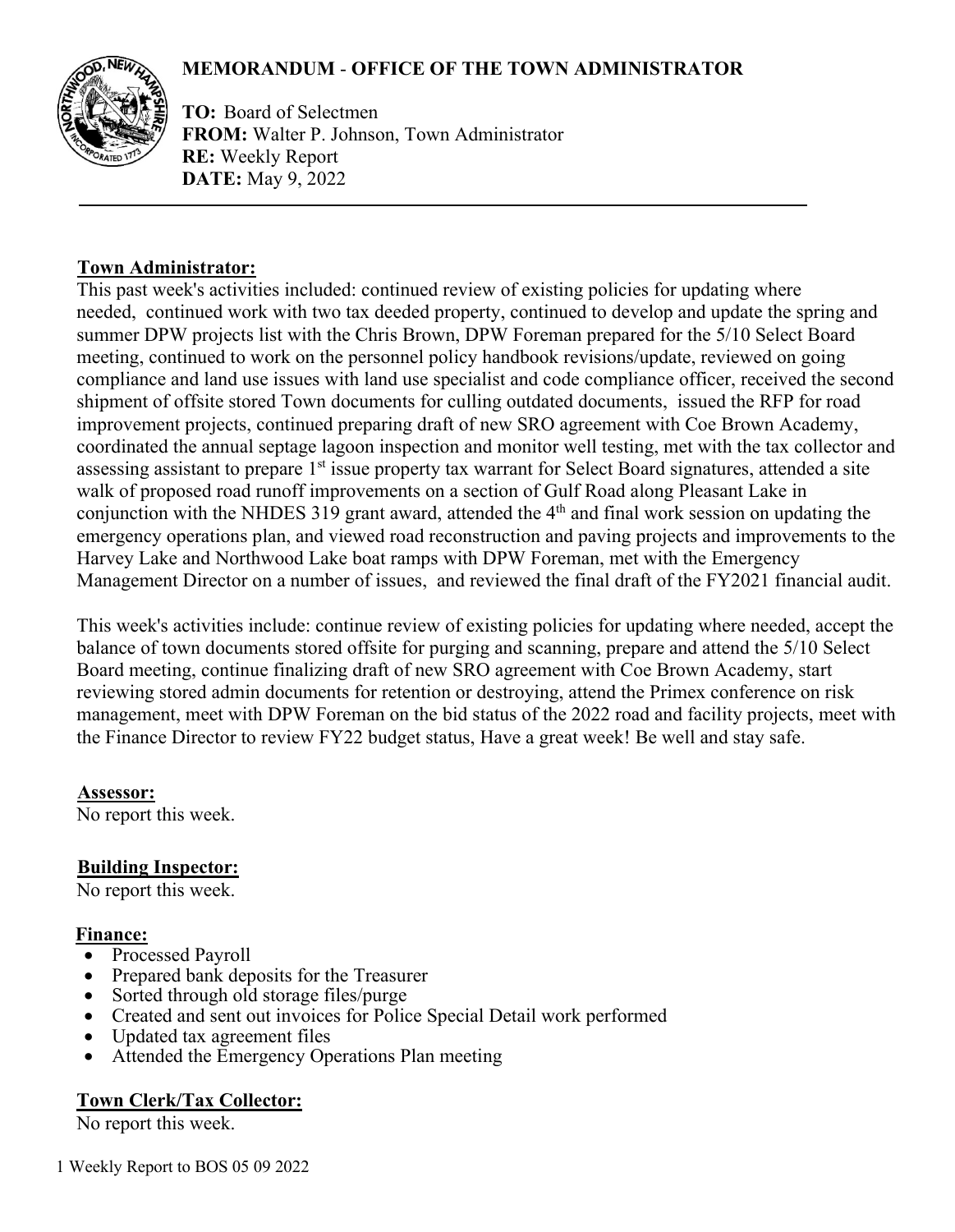## **Department of Public Works:**

No report this week.

### **Fire Rescue**:

- 1. We had the new to us boat evaluated by former career firefighter and experienced former member of the Coast Guard Kevin Madison. He was very enthusiastic about the boat and stated it was in very good condition.
- 2. On Monday we welcomed Captain Schaub back to work. Adam has been out of work for the past 2 weeks after undergoing a minor medical procedure.
- 3. Paramedic Lipshetz remains out of work after undergoing a surgical procedure incurred at his fulltime job. We look forward to getting Joe back to full duty in a month or so.
- 4. Engine 2 has been experiencing issues with the foam system on the truck. 4-guys contracted with Perkin's Fire pumps to evaluate and repair the system. Perkins was able to diagnose the problem and a new part is being shipped. Unfortunately, the part will not ship until July. Engine 2 remains in service, except for the foam system. We will be putting a foam inductor and a few buckets of foam on the truck until the repairs are complete.
- 5. Northwood Fire Fighters assisted Chichester on their second alarm brush fire. So far, we have be unscathed by the dry conditions but there were a number of brush fires state wide.
- 6. On Monday Ambulance 1 will be going out of service for repairs to the air conditioning system. We expect Ambulance 1 will be out of service for approximately 1 week.

# **Police Department**:

No report this week.

### **Weekly Report from Linda Smith, Land Use Specialist**

Land Use Specialist

- Received all new monthly applications for planning (2 new) and zoning board (5 new)
- Follow-up with Master Plan contract and schedule
- Prepare 2023 CIP documents and send out to all departments and school.
- Prepare outreach for creation of CIP subcommittee
- Prepare for and attend conservation meeting
- Update escrow accounts/update board files
- Followed up via email and phone to all incoming land use inquiries
- Met with public regarding property inquiries
- Consulted with Building Inspector regarding pending code enforcement matters and potential zoning board applications.
- Consulted with planner on upcoming work/applications

### **Library:**

February computer tally: 36 patrons March computer tally: 53 patrons **April computer tally: 56 patrons**  February Downloadable Audiobooks: 397 items March Downloadable Audiobooks: 546 items

2 Weekly Report to BOS 05 09 2022